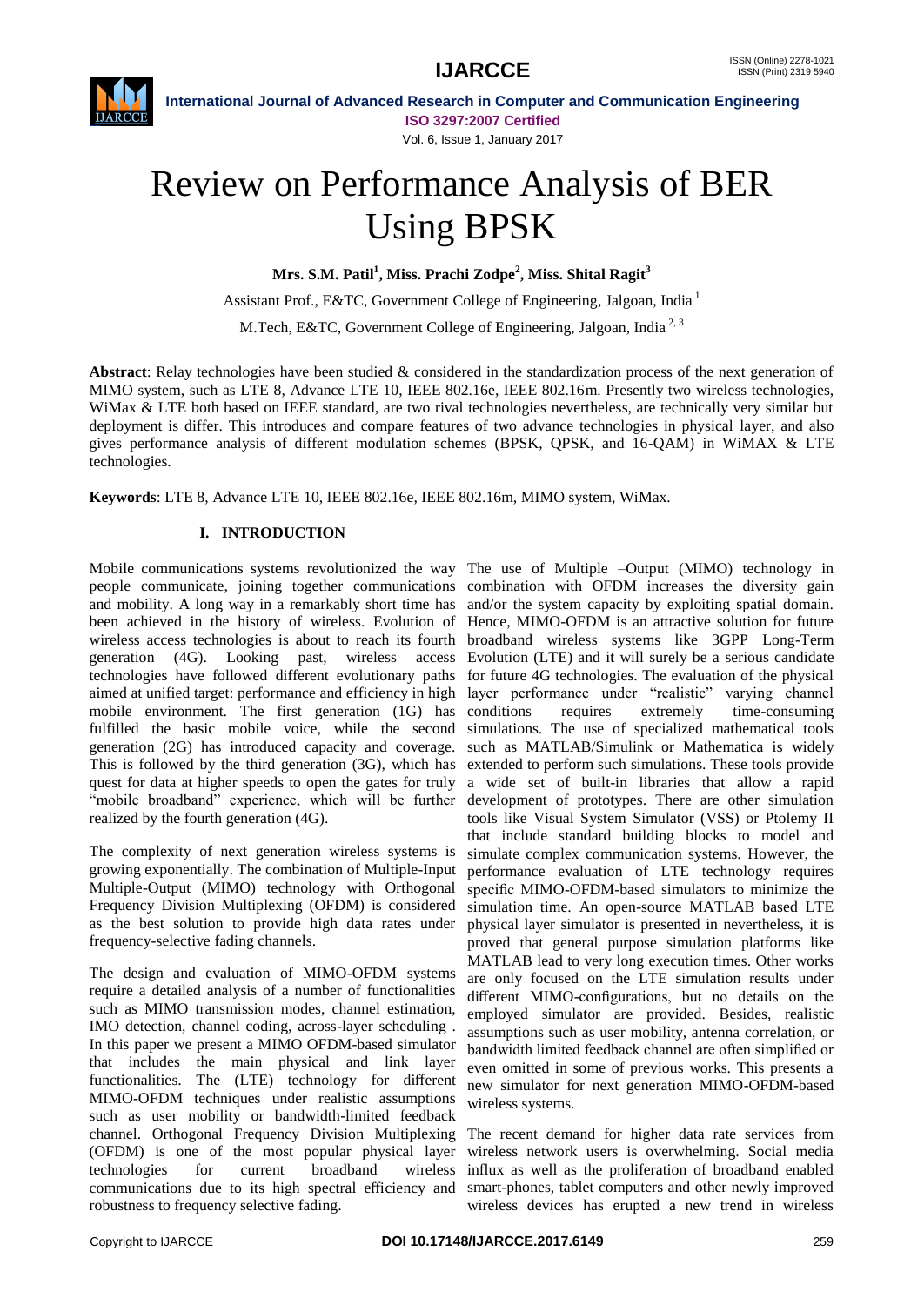

Vol. 6, Issue 1, January 2017

network traffic need where average capacity and speed is channels basically in wireless environment in which the no longer appreciable. In order to cope with this trend in channels are very challenging. BWA is used due to its traffic requirement, wireless network operators are wireless nature, it is faster, easier to scale and more considering a gradual rollover of an existing third flexible. LTE (Long Term Evolution), a mobile generation (3G) network to a fourth generation (4G) telecommunication technology standardized by 3GPP, is network with orthogonal frequency division multiple the biggest jump on the evolution path from 3G UMTS access (OFDMA) based technologies such as Fourth and CDMA2000 towards 4G, with ambitious requirements Generation Long Term Evolution (4G LTE) and for data rates, capacity and latencies. An advanced version Worldwide Interoperability for Microwave Access (WiMAX). This paper is devoted to the performance evaluation of Adaptive Modulation and Coding (AMC) in technologies, Wi-Max and LTE, competed with each other downlink of an orthogonal frequency division multiple access (OFDMA) network, considering Partial Usage of versions while having much in common. It looks like that Sub-channels (PUSC). By using MATLAB Simulink and finally Wi-Max gave up the competition and selected to Origin 61, the performance of Bit Error Rate (BER) and harmonize and integrate with LTE in its future harmonized Spectral Efficiency in two channel environments, i.e. nonfading and fading channels were examined. Results technologies. suggest better performance for AMC over individual MCS in all channel environments. Moreover, non-fading Addictive White Gaussian Noise (AWGN) channels significantly perform better than fading (Rayleigh and Rician) channels. In Rician channel environment, however, flat fading Rician channels perform better than frequency selective Rician channel which interestingly records a degraded performance against Rayleigh channels.

# **1.2. Wi-Max**

Wi-Max used for high data rate over the large areas for a large number of users where broadband is not available. This is the first standard which can be used for fixed wireless access with effective higher bandwidth than the various cellular networks. Wireless broadband systems are basically used for many years but the main development of this standard enables economy of scale to bring down the cost of equipment, and decreases the envelop risk for operators. The 1st version of the IEEE 802.16 standard operates on 10–66GHz frequency band also requires line of sight (LOS) towers. But later the standard extended its operation of specification to 2-11 GHz frequency band for non line of sight (NLOS). The aim of this paper is to transmit the data in WIMAX with low bit error rate and high efficient data with noisy area where we have to using Forward Error Correction method as Reed Solomon code and Convolution code. These methods are useful to decreases the BER and improve its Vefficiency. To reduce the noise these two error correction and error detection codes Reed Solomon coding and Convolution coding are used.

Now to increase the performance of the coding technique we are using Cyclic Prefix and interleaving techniques. So this paper is useful for analysis of WIMAX with different modulation techniques like BPSK, QPSK, QAM and also analysis of different efficiency of each modulation technique. According to the growth of multimedia services and the demand of Internet is to increasing interest in high speed communications. The requirement of wide bandwidth and flexibility improve the use of efficient transmission methods which fits the features of wideband

of LTE, LTE-Advanced based on 3GPP UMTS Rel 10 in 2011, is also a 4G recognized mobile technology . The two starting their pre-4G versions and continued with their 4G Wi-Max advanced standard supporting multiple access This work addresses the technical similarities and differences between the two technologies trying to pinpoint those differences that advantage one technology over the other one. Other factors, commercial, historical, political, etc. which might advantage one technology over the other technology are also exploited. Finally, the article reviews plans of Wi-Max and LTE future with alternatives to Wi-Max discussed.



Fig1.1. Evolution of Advanced Technologies

# **1.3. LTE**

The IEEE 802.16 group subsequently produced 802.16a, an amendment to the standard, to include NLOS applications in the 2GHz– 11GHz band, using an orthogonal frequency division multiplexing (OFDM) based physical layer. LTE is Wireless data communication standard was developed by 3GPP and was first commercialized by Telia Sonera in 2009 named as 4G LTE. LTE is the evolution of the GSM/UMTS standards. Goals of LTE was to increase the capacity, speed of wireless data networks using DSP technique, redesign and simplification of the network architecture, provide improved data rate, cell edge throughput, power consumption, latency, etc. The LTE wireless interface is incompatible with 2G and 3G networks; a separate wireless spectrum is required to implement LTE.

LTE provide lower data transfer latencies e.g. in optimal conditions with small IP packetslatency is sub-5 ms, LTE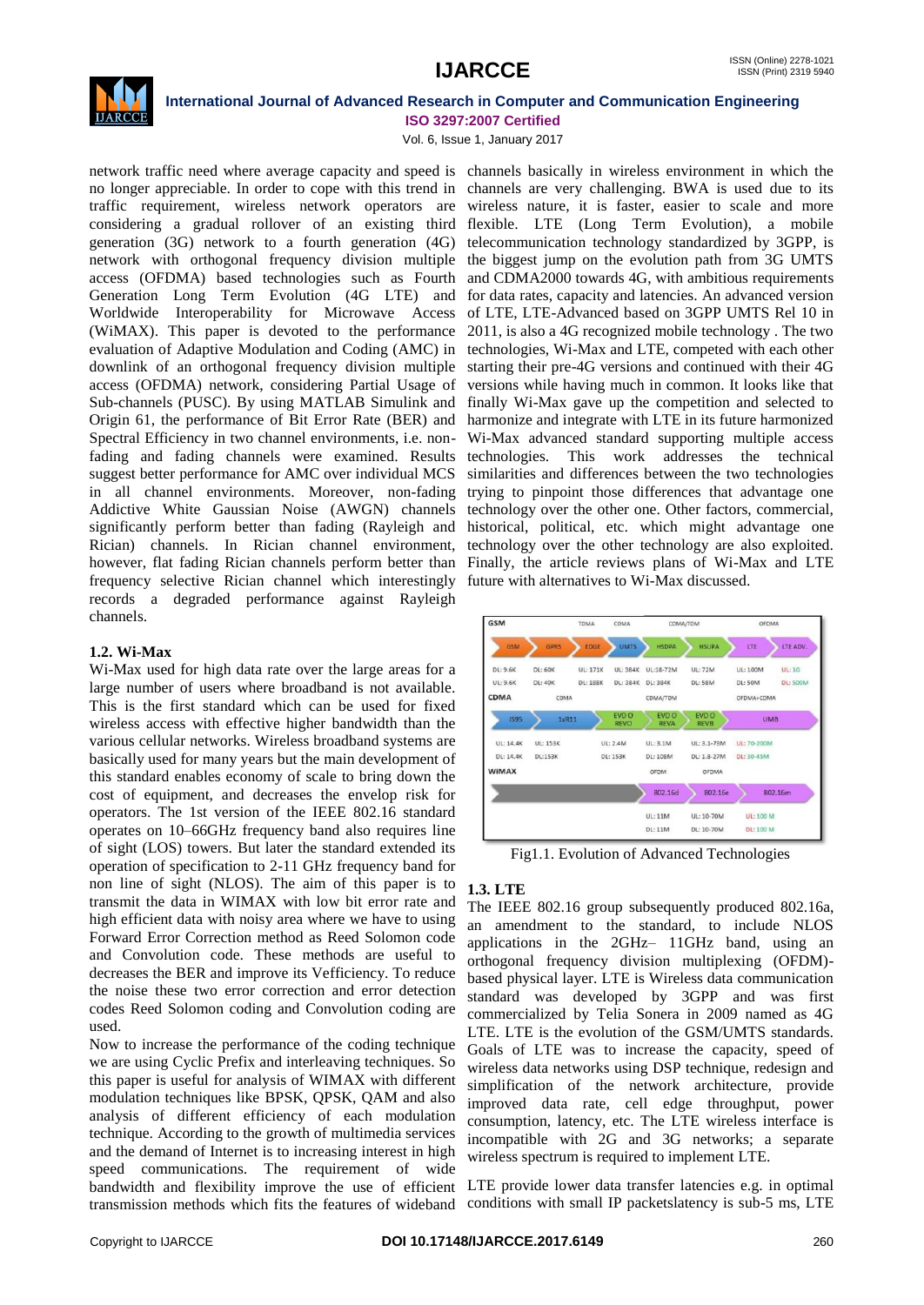

Vol. 6, Issue 1, January 2017

have lower latencies for handover and connection setup business by reprogramming stolen phones and reselling time then earlier radio access technologies.

**Mobility Support**: It has improved the mobility support for terminals with moving speed up to 350 km/h or 500 km/h depending upon frequency band.

**Downlinks/Uplinks**: To save power it uses OFDMA for downlinks and SC-FDMA for uplinks.

**FDD and TDD support**: LTE supports FDD, TDD, and half-duplex FDD with same radio technology.

**Supporting frequency bands**: LTE currently used by IMT systems by ITU-R, but it can support all frequency used the bandwidth range of 30 - 200 KHz. bands.

**Spectrum flexibility**: LTE increased standardized **Technologies under 2G:** 2G comprised of the following spectrum flexibility: 1.4 MHz, 3 MHz, 5 MHz, 10 MHz, Mobile technologies:General Packet Radio Service 15 MHz and 20 MHz wide cells.

**Cell radius coverage support**: LTE supports cell radius size from 10 ms up to 100 kms. For large distant rural EnhancedData Rates for GSM Evolution (EDGE).Some areas with lower frequency bands, 5km is optimal cell key benefits of 2G Network over itspredecessors was that, size; 30 km is reasonable performance, and 30 - 100 km Digital Encryption wassupported by 2G systems which cell size support acceptable performance. Higher frequency bands (e.g. 2.6 BHz) are supported into urban areas for high speed mobile broadband, but cell radius is limited to 1 km or less in this cases.Higher performance can be delivered with lower coverage area, but lower frequencies increase the coverage area and reduce the were coined as 1G Systems. Although it hasbeen eons bandwidth.

### **II. LITERATURE SURVEY**

# **2.1. HISTORY**

**2.1.1. First Generation** (From now on, referenced as 1G) 1G cellular networks were invented in the 1980s. The key idea behind 1G was that the geographical area is divided into cells (typically 10-25km), each served by a "base station." Cells are small so that frequency reuse can be exploited in nearby (but not adjacent) cells. This allows many more users to be supported in a given area. All 1G systems were analog systems popularly known as early cellular phone technology working in the frequency band of 150 MHz. The first commercially automated cellular network (the 1G generation) was launched in Japan by NTT (Nippon Telegraph and Telephone) in 1979, initially in the metropolitan area of Tokyo. Within five years, the NTT network had been expanded to cover the whole population of Japan and became the first nationwide 1G network.

# **Technologies under 1G**:

1G comprised of the following Mobile technologies: Mobile Telephone Systems (MTS), Advance Mobile Telephone Systems (AMTS), Push To Talk (PTT) and Telecommunication Union. It usesWide Brand Wireless Improved Mobile Telephone Service (IMTS). **Issues with**  Network with which clarity isincreased. The data are sent **1G**: Analog cellular phones are not very secure. Anyone through the technologycalled Packet Switching. Voice with an all-band radio receiver connected to a computer calls are interpretedthrough Circuit Switching. Along with can record the 32-bit serial numbers and phone numbers of verbalcommunication it includes data services, access subscribers when calling can listen in on any conversation. totelevision/video, new services like Global Roaming.It This loophole was exploited in many scandalous ways. operates at a range of 2100MHz and has abandwidth of There were also reported thefts of airtime. Anyone could 15-20MHz used for High-speedinternet service, video

them.

### **2.2. SECOND GENERATION (From now on, referenced as 2G)**

2G cellular telecom networks were commercially launched on the GSM standard in Finland by Radiolinja in 1991. 2G used digital signals for voice transmission and had a speed up to 64 kbps. It also provided the facility of Short Message Service (From now on, referenced as SMS) and

(GPRS), CodeDivision Multiple Access (CDMA), Global Mobile Communication (GSM) and had higherpenetration efficiency thereby being more efficienton network spectrum. Moreover, 2G introducedseveral data services for mobile, the most prominentone being the famous SMS text messages. After 2Gwas launched, the previous mobile telephonesystems since its inception, 2G networks are stillused in many parts of the world.

Issues with 2G:In less populated areas, the weaker digital signaldeployed on higher frequencies may not be sufficientto reach a cell tower. Analog Signals have a smoothdecay curve while digital has a steppy one. This wasseen as both an advantage as well as a disadvantage.Under good conditions, digital sounded better. Under slightly bad conditions, analog experienced static, while digital has occasional dropouts. As conditions worsened, digital signals started to completely fail, while analog got worse gradually, generally holding a call longer and allowing at least a few words to get through. While digital calls tend to be free of static and background noise, the lossy compression used by the codecs takes a toll; the range of sound that is conveyed is reduced. You hear less of the tonality of someone's voice talking on a digital cell phone, but you will hear it more clearly.

### **2.3. THIRD GENERATION (From now on, referenced as 3G)**

collect a large database by driving around and go into chatting.3G uses Wide BandVoice Channel that is by this International Mobile Telecommunications-2000(IMT-- 2000), better known as 3G or 3rd Generation,is a generation of standards for mobile phones andmobile telecommunications services fulfilling theInternational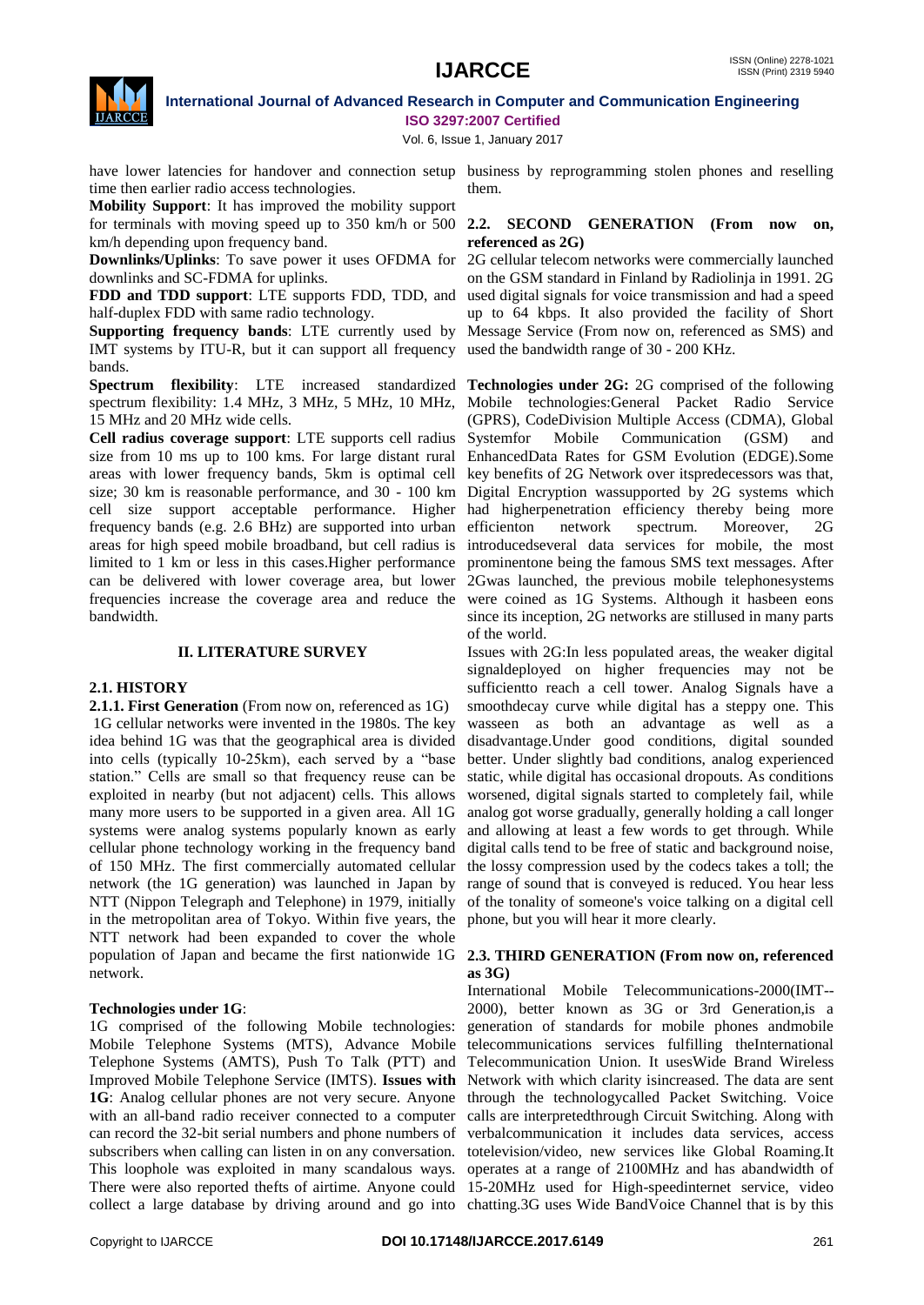

Vol. 6, Issue 1, January 2017

the world has beencontracted to a little village because a **Technologies under 4G**: theworld and can even send messages too.

# **Technologies under 3G:**

2G comprised of the following Mobile technologies: 3G Technology comprises of Wideband CDMA, WLAN, Bluetooth, Universal Mobile telecommunication Systems Interoperability for Microwave Access (WiMAX), 802.20 (UMTS), eHigh Speed Downlink Packet Accss (HSDPA). Data are sent through packet switching. Voice calls are interpreted using circuit switching. It also provides **Issues with 4G:** facilities such as Global Roaming Clarity in voice calls, Service (MMS), 3D gaming and MultiplayerGaming.

# **Issues with 3G:**

Although the usage price of 3G technology has greatly reduced since its inception due to wider adoption, it still is very costly as compared to 2G technologies. Due to high bandwidth transmission of 3G technologies, power consumption greatly increases which results in reduced device battery life. The data consumption of 3G at times becomes so heavy due to the high transmission rates that it puts a big load on the network; to alleviate which, many were disadvantageous to customers.



Fig 2.1 Mission of Project

- Slow internet to fast.
- Sometimes even after having the internet the speed is a From user point of view, apart from throughput,other big issue.
- For this our aim is to bring the high speed internet.

# **2.4. FOURTH GENERATION (From now referenced as 4G)**

In March 2008, the International Telecommunications at cell edge. Union-Radio communications sector (ITU-R) specified a • Multiple concurrent paths for data transmission and hand set of requirements for 4G standards, named the over. International Mobile Telecommunications Advanced • 5G provides support for interactive multimedia, voice, (IMT-Advanced) specification, setting peak speed requirements for 4G service at 100 megabits per second (Mbit/s) for high mobility communication (such as from trains and cars) and 1 gigabit per second (Gbit/s) for low mobility communication (such as pedestrians and large broadcast capacity to 65,000 connections at a time. stationary users). A 4G system not only provides voice • and other 3G services but also provides ultra broad band radio/Software Development Radio (SDR) . network access to mobile devices. Applications vary from • Higher system level spectral efficiency. IP telephony, HD Mobile Television, video conferencing • Worldwide wireless web (WWWW), wireless based web to gaming services and cloud computing. One of the initial applications that include full multimedia capability beyond devices to access 4G network was USB wireless modem 4G speeds. which was later followed by cellular phones with WiMax · Several Artificial Intelligence aided applications at high and LTE technology.

person cancontact with other person located in any part of 4G comprised of the following Mobile technologies: Long Term Evolution (LTE) Standard based on the GSM/EDGE and UMTS/HSPA, 3rd Generation Partnership Project (3GPP), Multiple In Multiple Output (MIMO) smart antenna technology, Orthogonal Frequency Digital Multiplexing (OFDM), 802.16e - Worldwide – Mobile Broadband Wireless Access (MBWA)

Fast Communication, Internet, Mobile T.V, Video always compatible with another continent sue to carrying Conferencing, Video Calls, Multi Media Messaging frequency bands. Another prominent issue in 4G systems 3G and 4G components made for one continent is not is to make higher bit rates available in larger portion of the cell, especially to users in an exposed position in between several base stations. In current research, this issue is addressed by macrodiversity techniques, also known as group cooperative relay, and also by Beam-Division Multiple Access (BDMA). Pervasive networks are a hypothetical amorphous concept where the user can be simultaneously connected to several wireless access technologies and can seamlessly move between them. This technology has not yet been efficiently implemented.

### cellular operators implemented data usage caps which **2.5. FIFTH GENERATION (From now on, referenced as 5G)**

The evolution of LTE does not end with LTE advanced (release 10) rather continues to evolve into further releases. Each new release further enhances system performance and adds new capabilities with new application areas. Some of the additional applications, benefiting from mobile connectivity, are home automation, smart transportation, security, etc.

# **Need for 5G:**

factors that differentiate 5G from itspredecessors and makes its implementation essentialare:

• Battery Consumption Alleviation

• Improved coverage range and higher data rateavailability

video, Internet, and other broadband services which are more effective and more attractive and have Bidirectional accurate traffic statistics

• An estimated mobility data rate of over 1Gbps with a

Improved security features; better cognitive

bandwidth with multiple sensors enabled mobile devices.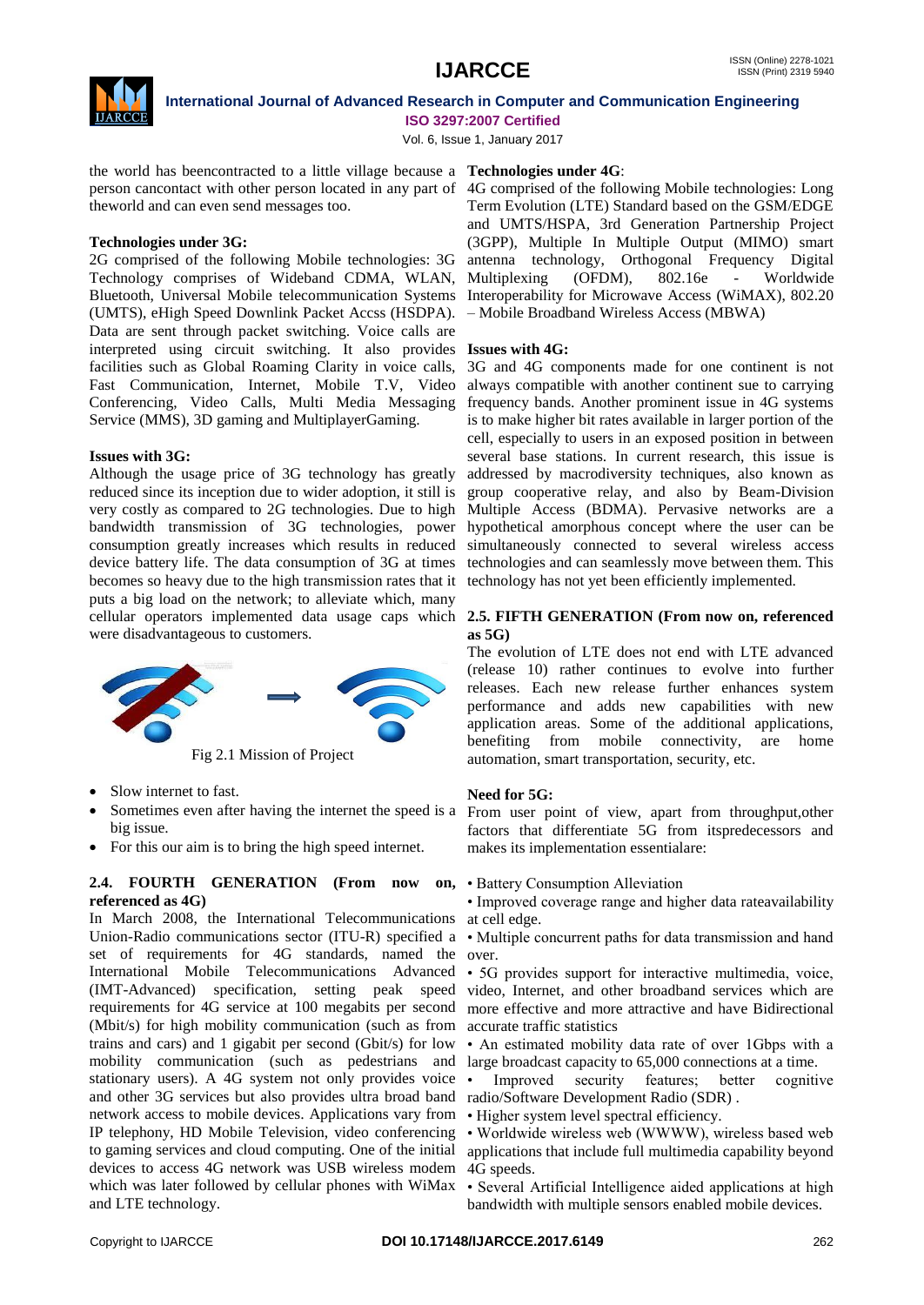

Vol. 6, Issue 1, January 2017

• 5G technology offer high resolution for crazy cell phone **3.1.3. CALCULATE N0** user and bi-directional large bandwidth shaping .

• 5G technology offer transporter class gateway with to calculateN0, the one sided power spectral density of the unparalleled consistency . 5G Network Model is an All-IP noise. All we have to do is divide Eb by the SNR, based model for mobile and wireless network Providing we have converted the SNR from decibels to a interoperability. The All-IP Network (from now on referenced as AIPN) has the capacity to satisfy the ever the noise, 'n0', given energy per bit 'eb', andSNR 'ebn0', as: increasing mammoth demands of the burgeoning cellular n0 =eb/ebn0. The power spectral density of the noise has market. It also is a general platform for all radio access units of Watts per Hertz. technologies and standards. All-IP Network uses packet switching as compared to circuit switching used its **PROGRAM CODE:** predecessors, and its continual evolution provides clear performance and cost optimization. In 5G, Network  $N = 10<sup>6</sup>$ Architecture consists of a user terminal (which has a rand('state',100); crucial role in the new architecture) and a number of randn('state',200); independent, autonomous radio access technologies (from % Transmitter now on referenced as RAT) .AIPN based mobile  $ip = rand(1,N) > 0.5$ ; applications and services such as Mobile Portals, Mobile  $s = 2$ <sup>\*</sup>ip-1; Commerce, Mobile Health-Care, Mobile Government,  $n = 1/\sqrt{(2^*[\text{randn}(1,N) + j^* \text{randn}(1,N)]};$ Mobile Banking and several others are offered via Cloud  $Eb_N0_dB = [-3:10]$ ; Computing Resources (from now on referenced as CCR). for  $ii = 1$ :length(Eb\_N0\_dB) The best feature about cloud computing is that a user can % Noise addition access any data uploaded on the cloud ubiquitously from anywhere, from any terminal with an internet connection or a secure connection to the storage cloud without the need to install any third party application or softwares.

### **3. DEVELOPMENT OF SYSTEM**

### **3.1SIMULATION AND RESULT**

Simulation procedure

# **3.1.1 Run Transmitter**

The first step in the simulation is to use the transmitter to create a digitally modulated signal from a sequence of pseudo-random bits. Once we have created this signal, x(n),we need to make some measurement so fit.

# **3.1.2 Establish SNR**

The signal-to-noise-ratio(SNR),Eb/N0,is usually expressed in decibels, but we must convert decibels to an ordinary ratio before we can make further use of the SNR. If We set the SNR to m dB, then Eb/N0=10m/10.

Using Matlab, we find the ratio, ebn0', from the SNR in decibels, 'snrdb', as: ebn0=10^(snrdb/10). Note that Eb/N0 is a dimensionless quantity.

# 3.1.3 Determine Eb

Energy-per-bitis the total energy of the signal, divided by the number of bits contained in the signal. We can also express energy-per-bit as the average signal power Multiplied by the duration of one bit. Either way,the expression for Eb is: Eb=  $1 \text{ N} \cdot \text{f}$  bit N n=1x2(n), Where N is the total number of samples in the signal, and f bit is the bit rate in bits per-second. Using Matlab, we find the energy-per-bit, eb', of our transmitted signal, 'x', that Has abit rate fb',as: eb =sum(x,  $\frac{2}{\tan(x)}$ ) (length(x)∗fb). Since our  $signal, x(n)$ , is in units of volts, the units of Eb are Joules.

With the SNR and energy-per bit now known,we are ready ratio. Using Matlab, we find the power spectral density of

 $y = s + 10$ ^(-Eb\_N0\_dB(ii)/20)\*n; % receiver - hard decision decoding  $ipHat = real(y) > 0;$ % counting the errors  $nErr(ii) = size(find([ip-ipHat]),2);$ end  $simBer = nErr/N$ ; theoryBer =  $0.5$ \*erfc(sqrt(10.^(Eb\_N0\_dB/10))); % plot close all figure semilogy(Eb\_N0\_dB,theoryBer,'b.-'); hold on semilogy(Eb\_N0\_dB,simBer,'mx-');  $axis([-3 10 10<sup>0</sup> - 5 0.5])$ grid on legend('theory', 'simulation'); xlabel('Eb/No, dB'); ylabel('Bit Error Rate'); title('Bit error probability curve for BPSK modulation');

# **3.2 Simulation Result**